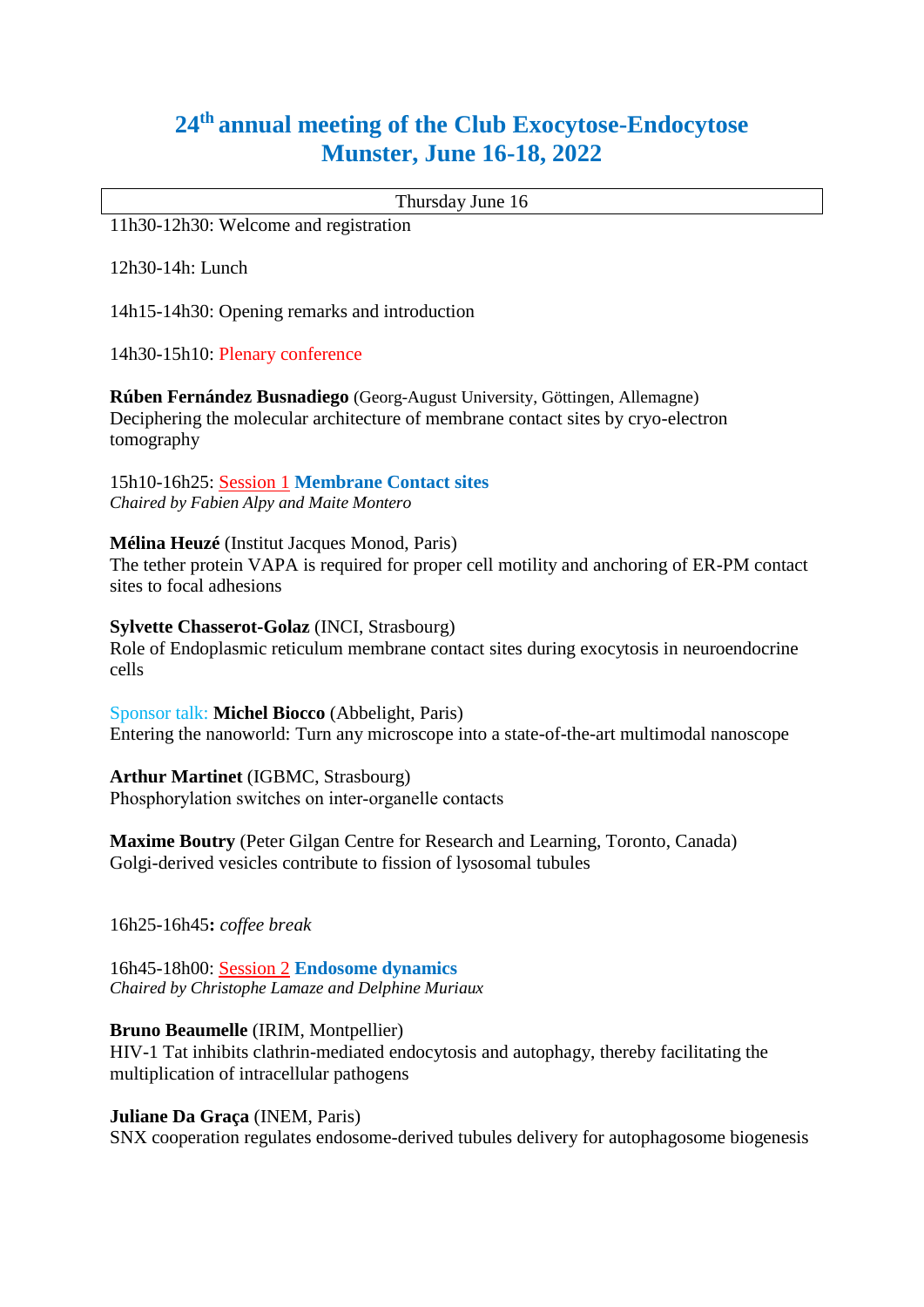#### Sponsor talk: **Marie Berger** (Myriade, Paris)

Fast and easy characterization of diverse viruses using Interferometric Light Microscopy (ILM)

**Mickaël Couty** (IPNP, Paris) CD63 Regulates Cholesterol storage within endosomes and its distribution via exosomes

**Sandra Lecat** (ESBS, Strasbourg) Interactomic analysis of the GPCR-Associated Sorting Proteins GPRASP1 and GPRASP2 with the Ubiquitin Proteasome system

17h00-17h40 Plenary conference

**Roméo Ricci** (CERBM-GIE, Illkirch-Graffenstaden, France) Distinct changes in endosomal composition promote NLRP3 inflammasome activation

19h00 - 20h30 dinner

20h30-22h00: Poster session I

Friday June 17

8h45-9h25: Plenary conference

**Mike Cousin** (Centre for Discovery Brain Sciences, Edinburgh University, Scotland) Control of presynaptic function via synaptic vesicle endocytosis

9h25-10h40: Session 3 **Exocytosis**  *Chaired by Nicolas Vitale and Lydia Danglot*

**Nadav Scher** (Weizmann Institute of Science, Rehovot, Israel) Elucidating the preorganization principles of large secretory vesicles

#### **Philippe Bun** (IPNP, Paris)

ExoJ, an image analysis platform for the automatic identification and quantification of exocytosis dynamics

**Saaid Safieddine** (Institut de l'audition/Institut Pasteur, Paris) Targeted deletion and in vivo rescue uncover critical roles of the neuronal t-SNARE SNAP-25 in hearing function

**Frank Perez** (Institut Curie, France) The TRUMP system : a dual retention and release system to tightly control protein transport and secretion in mammalian cells.

**Yonis Bare** (IRIM, Montpellier) TMED10-mediated loading of neo-synthesised Sonic Hedgehog in COPII vesicles is critical for SHH secretion

10h40-11h00: Coffee break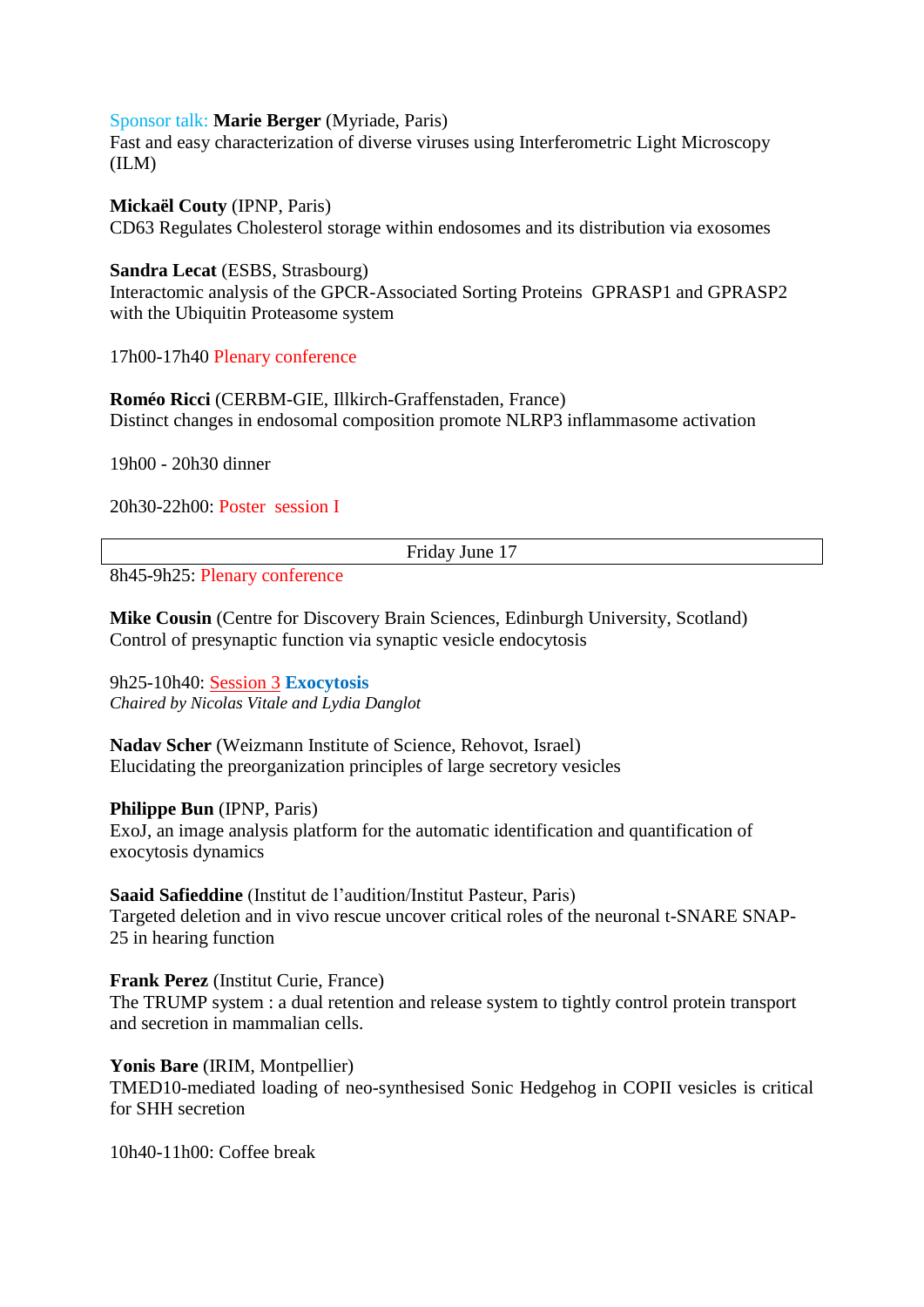11h00-12h00: Session 4 **Cancer and other diseases** *Chaired by Catherine Tomasetto and Stéphane Ory* 

**Ines Drissa** (Université de Rouen, France) Identification of a subset of miRNAs as regulators of exocytosis in pheochromocytoma

# **Mireia Gomez-Duro** (Institut Curie, Paris)

Unravelling the role of CD133/CD44 in breast cancer-Extracellular Vesicles in invasion and metastasis

**Katerina Jerabkova-Roda** (CRBS, Strasbourg) Linking lysosome positioning to melanoma aggressiveness

**Anaïs Bécot A** (IPNP, Paris) PIKfyve activity regulates APP homeostasis by controlling secretases distribution within the neuronal lysosomal network.

12h15-14h00: Lunch

14h00-15h30: Poster session II

15h30-16h30 Session 5 **Extracellular Vesicles** *Chaired by Gaelle Boncompain and Vincent Hyenne*

**Benjamin Mary** (CRBS, Strasbourg) Hemodynamics control tumor Extracellular Vesicles uptake, trafficking and function

**Fata Ouaaz** (Université de Paris) Dendritic Cell Regurgitation: New Extracellular Mode of B-Cell Activation Through Exosome-Free Release of Antigen

#### **Fanny EYSERT** (IPMC, Valbonne)

Characterization of extracellular vesicles containing mitochondria in Alzheimer's disease study models

**Pierre-Michaël Coly** (PARCC, Paris)

Exploring the crosstalk between endothelial autophagy and extracellular vesicle biology: potential role in atherosclerosis

16h30-16h50: Coffee break

16h50-17h30: Plenary conference

#### **Gisou Van der Goot** (EPFL, Lausanne, Switzerland)

The role of ER-Golgi membrane contact sites in the control of plasma membrane lipid nanodomains